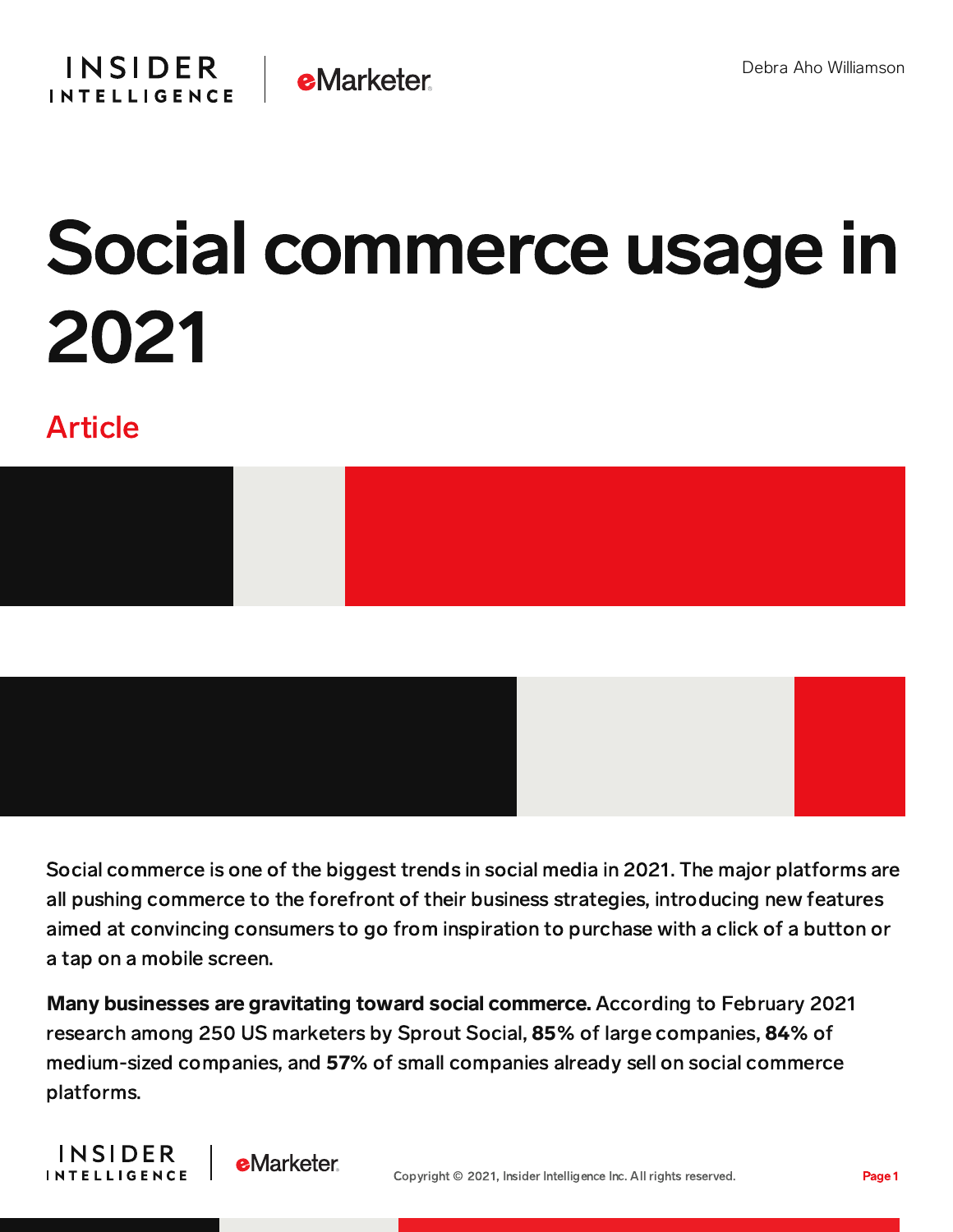Social commerce usage is approaching mass adoption among consumers. About half (48%) of US social media users bought something via a social media platform in the 12 months prior to taking our "US Digital Trust Survey," fielded online during May 20–June 8, 2021. Two important points add context to this finding:

- Our definition of a social media purchase is broad. It includes social media users ages 18 to 75 who bought directly on a social platform, as well as those who clicked on a link to go to an external purchase destination and make an immediate purchase.
- More than half of social-media-driven purchases take place outside of a social platform. In research conducted in October 2021 by Bizrate Insights on behalf of Insider Intelligence, 56% of US social buyers who had made a purchase via social media in the past month did so by clicking a link to a retailer's product page, while 44% bought directly on a social platform.

Facebook was the most popular platform for social commerce in our study, with about onethird of adult social media users making a purchase there. Instagram and YouTube came next.

- Facebook and Instagram likely topped the list due to their overall popularity among social media users; they were used by 88% and 60% of respondents, respectively. These platforms have also significantly built out their shopping capabilities through features like Facebook Marketplace and Instagram Shopping.
- YouTube has a long history of allowing videos to include purchasing links, either embedded in the video itself or in the description. That familiarity among its users, combined with the fact that 82% of social network users said they watch YouTube, likely contributed to its thirdplace showing.
- Platforms such as Pinterest, Snapchat, and TikTok are also building social commerce tools but don't yet have the breadth and depth of offerings compared with Facebook or Instagram. They also have significantly lower penetration among social network users—40% said they used Pinterest, and 33% were on Snapchat or TikTok, respectively.
- Twitter, LinkedIn, and Reddit have yet to make many moves in social commerce, hence the low percentages of social users who said they made a purchase on those platforms.

**INSIDER** 

**INTELLIGENCE** 

**eMarketer**